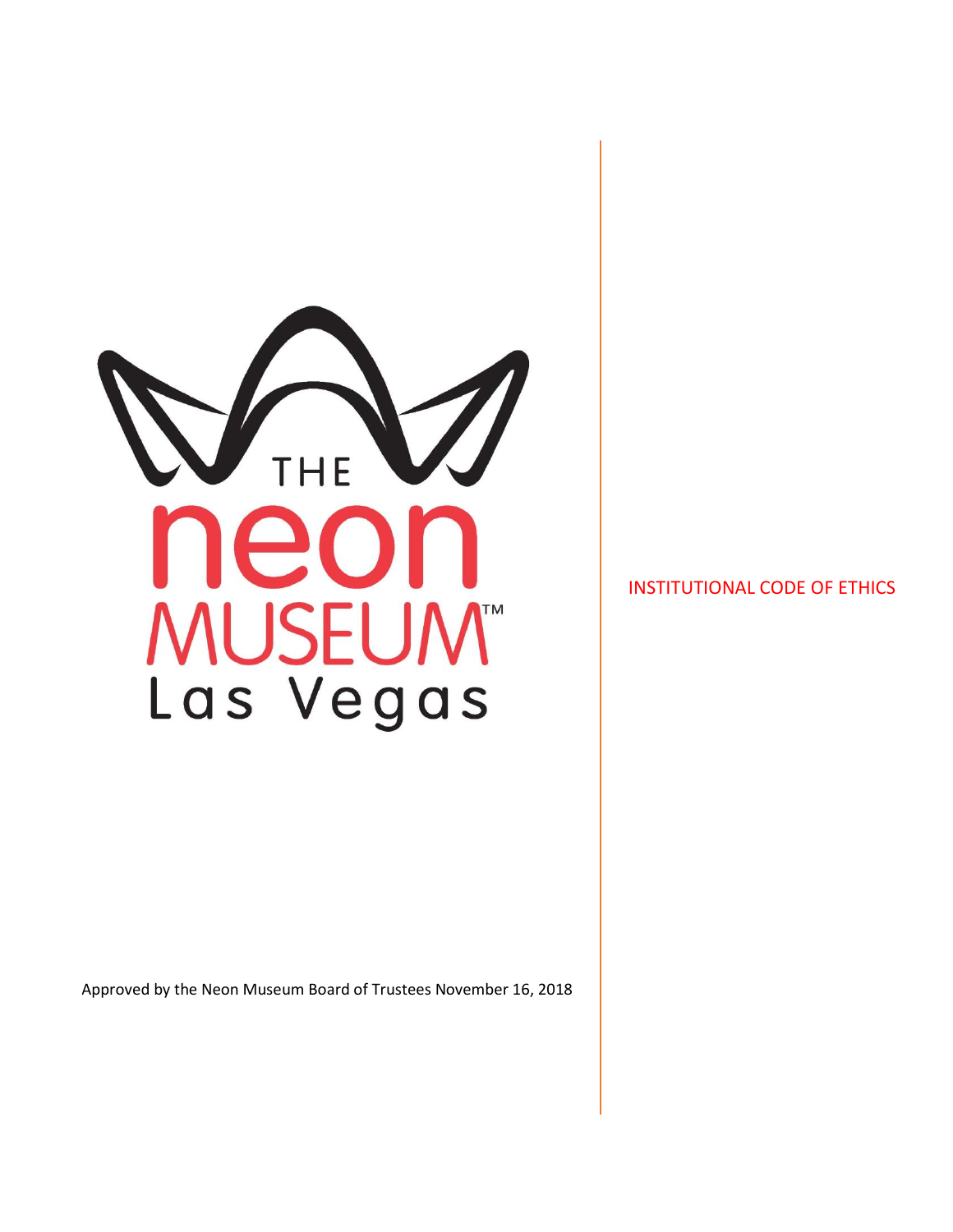

# Table of Contents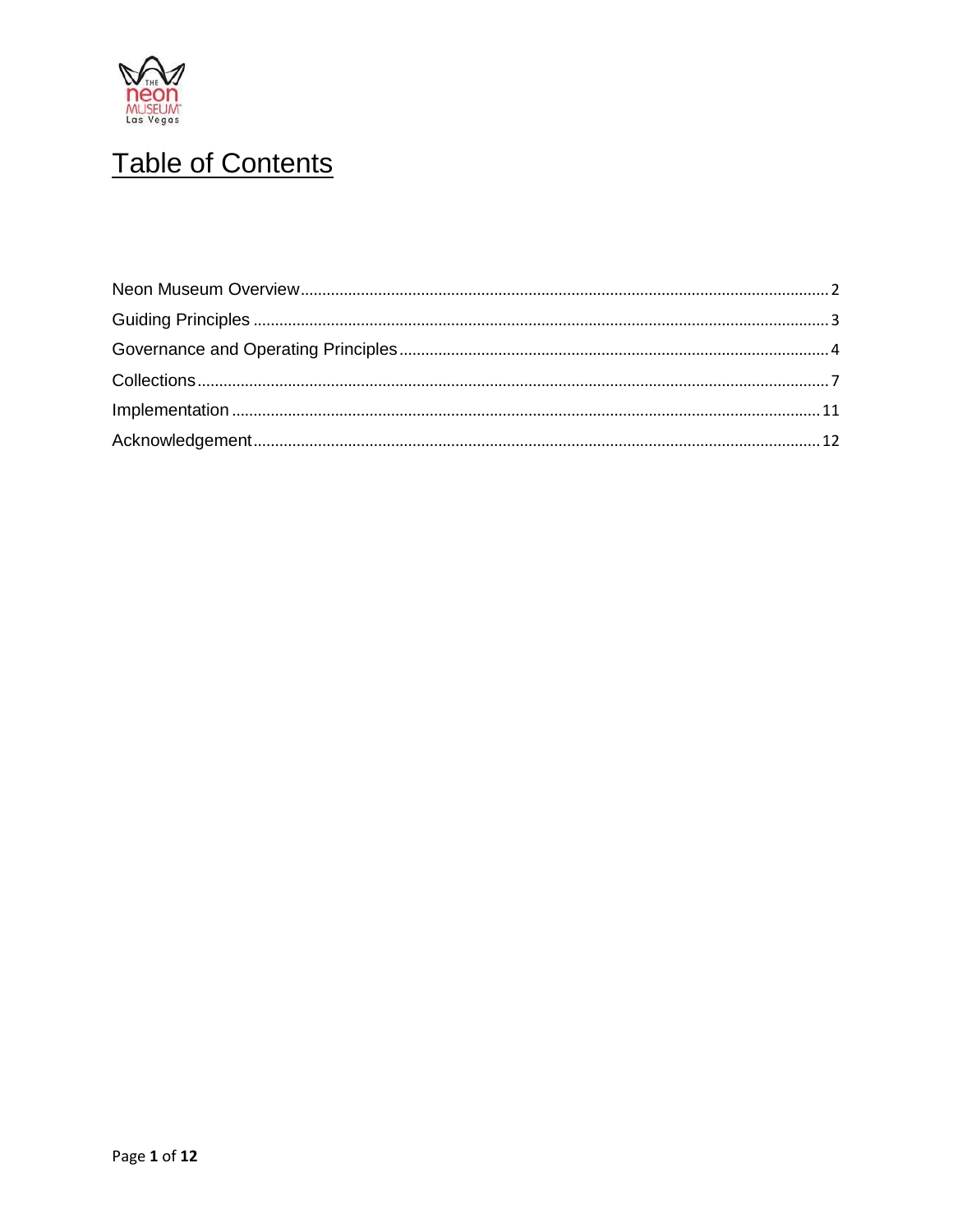

### <span id="page-2-0"></span>Neon Museum Overview

The Neon Museum was founded in 1996 as a partnership between the Allied Arts Council of Southern Nevada and the City of Las Vegas. The Museum is a 501(c)3 nonprofit organization dedicated to the mission of collecting, preserving, studying and exhibiting iconic Las Vegas signs for educational, historic, arts and cultural enrichment. Dedicated individuals from the private sector, as well as corporate and government entities, worked collaboratively to promote the preservation of these national treasures as significant pieces of artistic and historical importance. Each of the more than 600 signs in the Neon Museum's collection offers a unique story about the personalities who created it, what inspired it, where and when it was made, and the role it played in Las Vegas' distinctive history. In addition, the Neon Museum collection chronicles changes and trends in sign design and technology through pieces ranging from the 1930s to the present day.

Since its inception, funding for the Neon Museum has been provided through both private and public sources. Private funding includes revenue generated by ticket sales for tours of the Neon Boneyard and Brilliant!; for fees from personal, commercial and retail photo shoots; and from membership sales. Donations from individuals, businesses and from corporate foundations have also been significant to the museum's ongoing preservations efforts.

Public funding sources include grants from the Nevada Commission on Cultural Affairs, the Las Vegas Centennial Commission, the Nevada Legislature, the Las Vegas Convention and Visitors' Authority and a grant to the City of Las Vegas from the National Scenic Byways program for the La Concha Visitor Center build-out. The City also received Federal Southern Nevada Public Land Management funds to add a park and parking lot as part of the Museum's overall campus. The City of Las Vegas remains supportive of the Neon Museum and its efforts as evidenced in its commitment to leasing the Museum campus land for 50 years at \$1 per year. The City also continues to work with the Museum in its development and implementation of the Scenic Byways/Las Vegas Boulevard signs project, which restores and relocates signs from the Neon Museum collection onto Las Vegas Boulevard in downtown.

The approximately three-acre Neon Museum campus includes the outdoor exhibition space known as the Neon Boneyard, the North Gallery, South (Boulevard) Gallery, Neon Boneyard Park, and a visitors' center housed inside the former La Concha Motel lobby. Nine signs from the museum are also installed as public art throughout downtown Las Vegas. Programming and engagement initiatives consist of lectures, panel discussions, national artist residency, and a full calendar of educational and arts programming.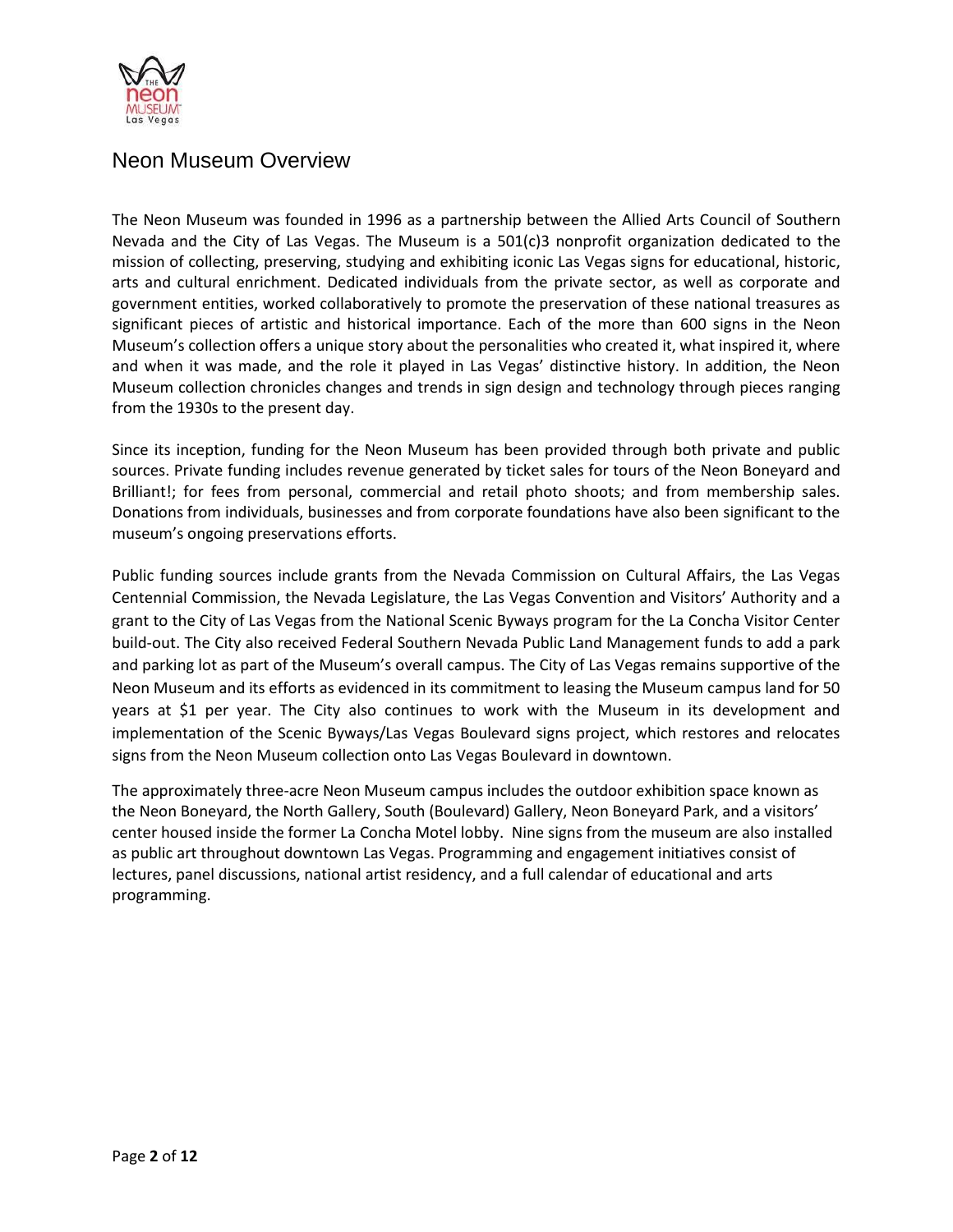

Public education outreach, research, archival preservation and a grant-funded neon sign survey represent a selection of the museum's previous and ongoing projects. Committed to growing its archive for and about Las Vegas signage, the Neon Museum launched an oral history project in 2014 and continues to strive for scholarly excellence through collecting interviews, documents, and internal and external research.

In keeping with the Museum's Core Values of Integrity, Team Work, Collaboration, Stewardship, Innovation, Creativity, and Originality, employees, volunteers, or Board of Trustees, and others associated with the Museum understand and recognize that individual and collective integrity, the absence of conflicts of interest, adherence to policies and procedures, providing mission-aligned educational programming, generating community goodwill and support, financial transparency and operating in a manner that establishes public trust and confidence is paramount to the success of the organization.

## <span id="page-3-0"></span>Guiding Principles

#### **Mission Statement**

The Neon Museum collects, preserves, studies and exhibits iconic Las Vegas signs for educational, historic, arts and cultural enrichment.

#### **Vision Statement**

To bring history and the arts to the forefront of the Las Vegas experience.

#### **Core Values**

Integrity, Teamwork, Collaboration, Stewardship, Innovation, Creativity, and Originality

The Neon Museum operates as a nonprofit entity serving the public through educational outreach, community alliances, collecting, preserving, sharing and interpreting history. The Museum is fully aware of its role as the steward of the signage of the Las Vegas area and is committed to holding the collection in public trust so that the local, national and international community can better understand the evolution of Las Vegas as it relates to its signs.

<span id="page-3-1"></span>As a nonprofit institution, the Neon Museum complies with applicable local, state, and federal laws and international conventions. The Museum, and those responsible for its operation and well-being, must do more than simply avoid legal liability, but must also take affirmative steps to maintain institutional integrity and ensure that individuals act legally and ethically. With the adoption of this Code of Ethics, the Neon Museum affirms its mission and values, ensures the prudent application of its resources and maintains public confidence. The Neon Museum has enacted this Code of Ethics in recognition of its role as a community leader and steward of the public trust.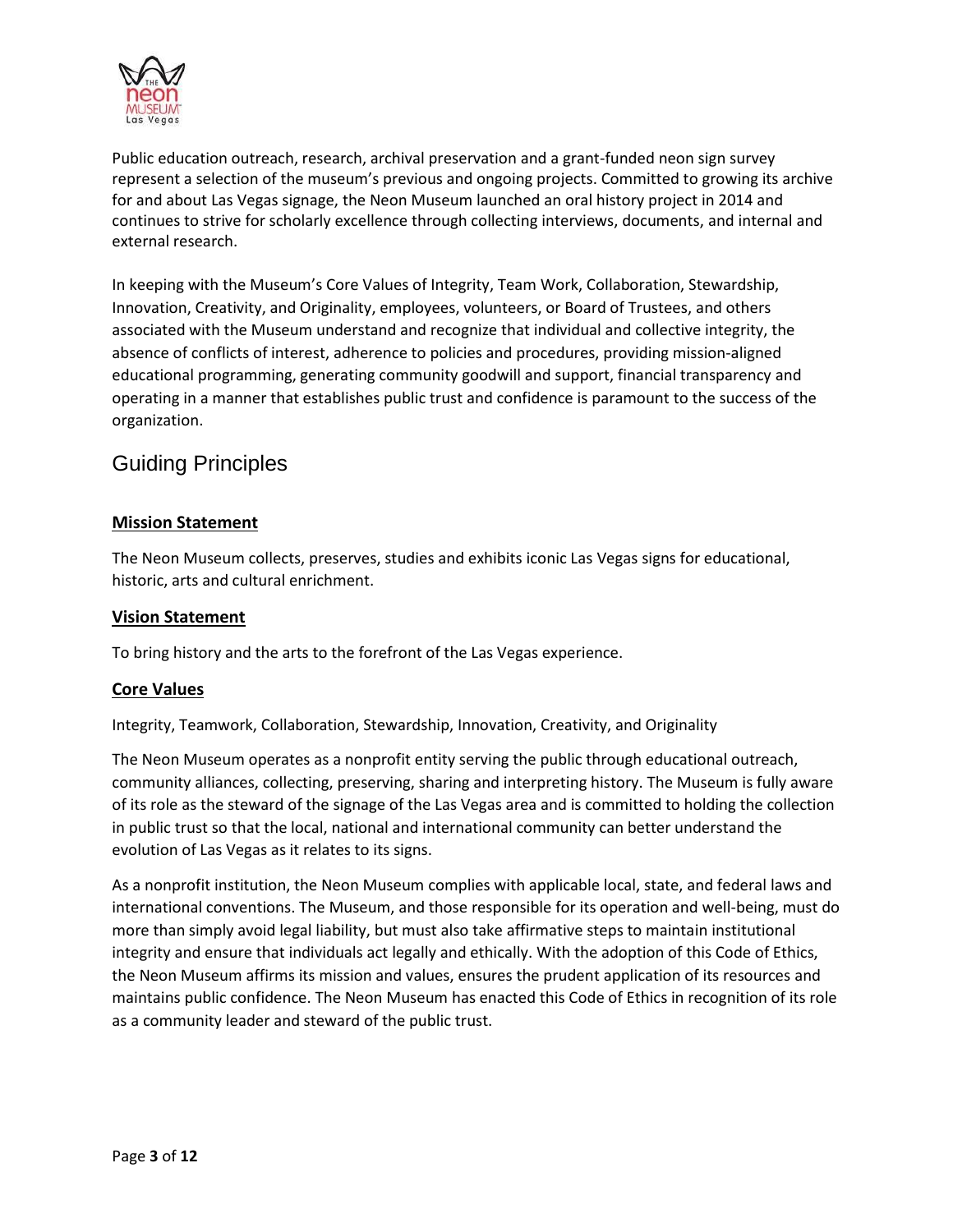

# Governance and Operating Principles

The Neon Museum's Code of Ethics applies to the employees, volunteers, and Board of Trustees.

#### Individual Integrity

Individuals associated with the Museum are expected to conduct themselves with the highest standards of professionalism and integrity and actively demonstrate honesty, accountability, and a strong sense of duty and loyalty to the organization. The Institutional Code of Ethics is designed to provide the guiding principles in decision making that is in the best interest of the Museum, promote goodwill in the community and earn the trust and confidence of the public. Museum policies and procedures provide further guidance and direction in these areas.

#### Collective Stewardship and Transparency

The Neon Museum is responsible for offering historic preservation and educational services to serve the public good. The employees, volunteers, and Board of Trustees is committed to the ethical management of Museum resources and assets. The assets of the organization may not be used to benefit any party without the reasonable expectation of equal or greater benefit to the organization. No action should be taken which would jeopardize the nonprofit status of the organization.

#### Historic Preservation

The Neon Museum Visitors' Center is housed in the former La Concha Motel lobby, which is listed on the State Register of Historic Places. As caretakers of this historic building, the Museum will ensure that the lobby is cared for according to museum standards. All changes to the property will be coordinated with the State Historic Preservation Office.

#### Education and Engagement

The Neon Museum is responsible for serving its community through educational engagement. The Museum is committed to developing and executing programming that reach multiple audiences and allow the public to expand their knowledge of the artistry, technology, and rich history of signage in Las Vegas.

#### Board of Trustees

The Board of Trustees provide oversight and leadership. The daily activities and operations of the Museum are delegated to the President & CEO. The Trustees serve a maximum of three, three year terms and are required to actively participate at regularly scheduled board meetings and committees. Trustees are volunteers and are prohibited from accepting any form of compensation for their service on the Board nor may they leverage their position for personal gain. Any actual or perceived conflict of interest is strictly prohibited. Trustees are expected to demonstrate a duty of loyalty and due care toward the Museum.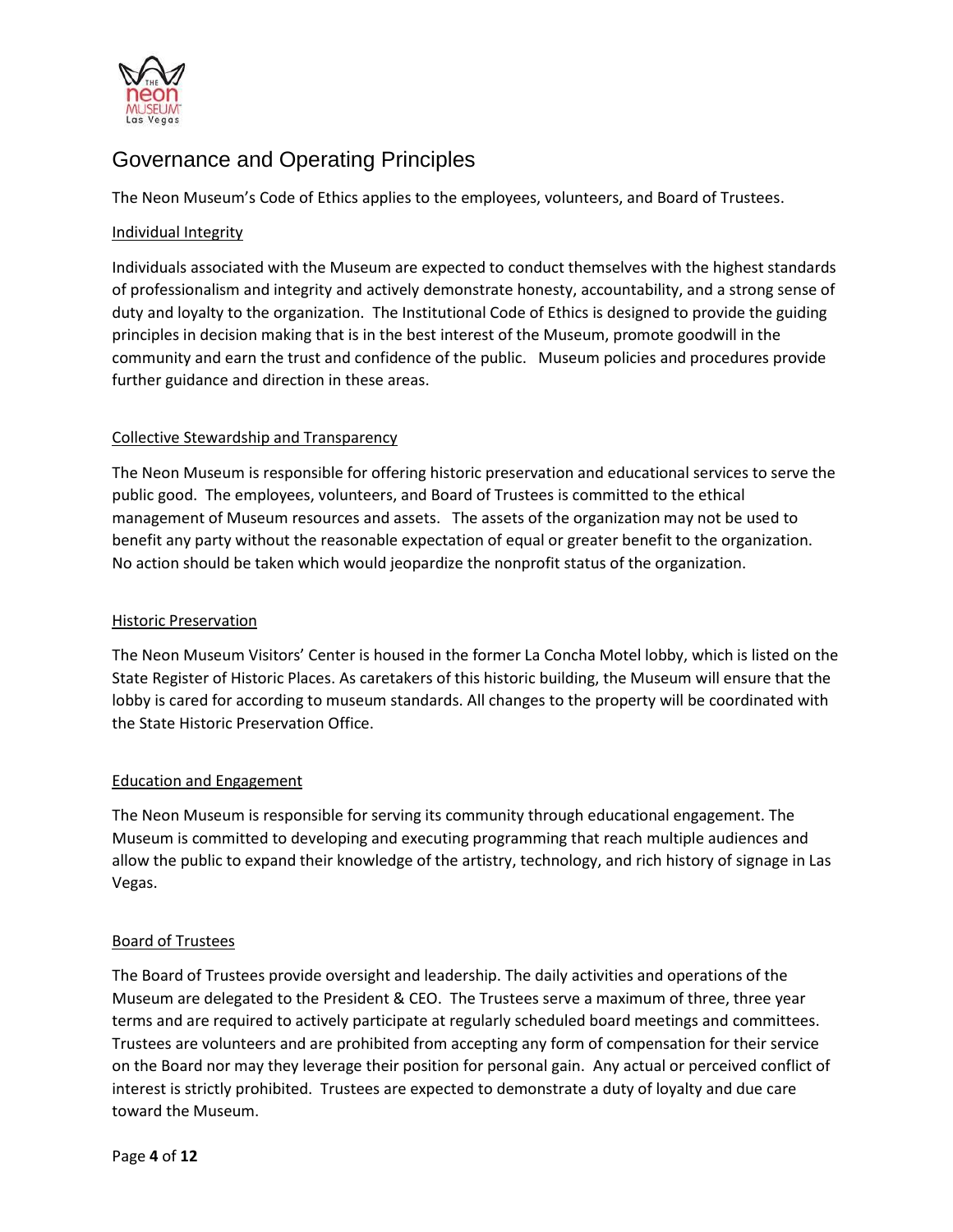

#### President & CEO

The President & CEO acts on behalf of the Board to ensure that Museum staff members are acting appropriately and with the highest professional standards. The President & CEO will consult with the Collections Manager and Collections Committee to approve the purchase or acceptance of loans or gifts within the parameters approved by the Board.

The President & CEO is also responsible for carrying out the strategic direction of the Museum, the management and daily operations of the organization. The President & CEO is the public face of the Museum. The role of President & CEO requires ethical behavior, open and honest communication, financial transparency and actions that demonstrate a duty of care and loyalty on behalf of the organization.

#### Development

The Neon Museum adopts the principles and practices endorsed by the Association of Fundraising Professionals which foster the enhancement of philanthropy and volunteerism. The Museum recognizes that it acts within the public trust and will be transparent in all of its fundraising activities. Museum staff will ensure that donors receive informed, accurate, and ethical advice about the value and tax implications of contributions and also that contributions are used in accordance with the donor's intentions. Museum employees, volunteers, or Board of Trustees will not disclose privileged or confidential information to unauthorized parties.

Specific standards are detailed in the **Neon Museum Gift Policy**.

#### Human Resources

The Neon Museum is committed to fostering a workplace culture that is inclusive, safe, creative, fun and team based. All staff members have a responsibility to preserve and protect the signs in the museum collection whenever their duties bring them in contact with the collection and collection records.

Management is responsible for the day to day supervision of staff and volunteers and to ensure transparency in establishing performance expectations, goal setting and communications. Managers are encouraged to hold regular staff meetings and provide opportunities for professional and personal growth and development.

The employee handbook as well as other Museum policies and procedures provide additional guidance to employees and managers for acceptable behavior and performance. Human resources support is readily available. An employee hotline number may be utilized by employees to report any workplace concern, including ethical or legal breaches. The company, Prism Global Management Group, can be contacted at www.prismgmg.com or 1-877-344-5004.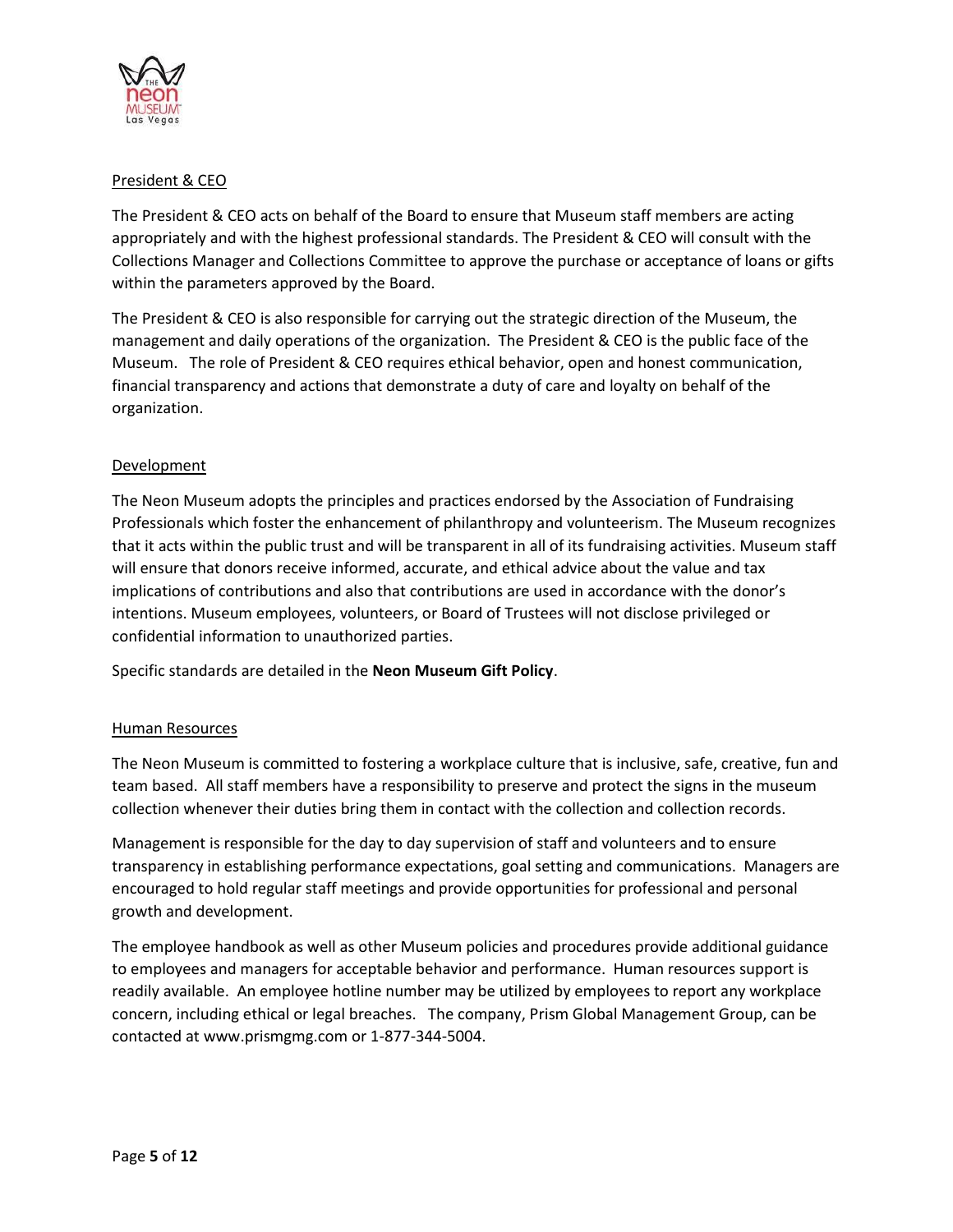

#### Public Relations & Marketing

The Neon Museum PR and Marketing team is a responsible advocate for the Museum to provide a voice in the marketplace of ideas, facts and viewpoints to aid informed public debate. It adheres to the highest standards of accuracy and truth in advancing the interests of the Museum and in communicating with the public. The team acquires and responsibly uses specialized knowledge and experience to build mutual understanding, credibility and relationships among a wide array of institutions and audiences. It deals fairly with clients, employers, competitors, peers, vendors, the media, and the general public.

#### Social Media

The Neon Museum is part of a robust online community with which it interacts on a daily basis. It is essential that employees, volunteers, or Board of Trustees engage in civil interaction that fosters trust within that community. The PR and Marketing Department is the sole entity responsible for posting as the Neon Museum on social media; Trustees, employees, and volunteers are encouraged to share and comment on posts in a way that positively reflects our museum's core values. The Neon Museum is committed to respecting the intellectual rights of others and will not post anything that is not the Museum's property without proper attribution.

#### Conflict of Interest

**Trustees** shall conduct all activities, including those relating to persons or organizations of close association, in such a manner that no conflict, or the appearance of conflict, will arise between those interests and the policies, operations, and interests of the Neon Museum. Whenever a matter arises for action by the Board of Trustees involving conflict between the interests of the Museum and an outside or personal interest of a Trustee, or that of an associate or member of the Trustee's family, that interest shall be disclosed and made a matter of record. In such cases where the Trustee is present when a vote is taken in connection with a matter of potential conflict of interest, the Trustee shall disclose the interest and abstain from voting on the issue.

**Employees, volunteers, or Board of Trustees** shall not compete nor appear to compete with the Museum for objects that are appropriate for the collection, of priority need, and/or of rare availability. While the acquisition and owning of objects of the type collected by the Museum is not in itself unethical, should a conflict develop between the collecting concerns of trustee, staff, or volunteer and the needs of the Museum, those of the Museum must prevail. Objects acquired by trustee, staff, or volunteer through bequest or gift are exempt from the Museum's right to acquire.

The Neon Museum may use outside appraisals for insurance of acquisition purposes. An inherent conflict of interest exists if the Museum or trustee, staff, or volunteer provide estimates to donors or potential donors of an artifact's potential monetary value. Therefore, no trustee, staff, or volunteer will give appraisals for the purpose of establishing fair-market value.

Employees, volunteers, or Board of Trustees with potential conflict of interest concerns shall file a statement disclosing business, organizational, and family conflicts, or other circumstances and facts that may give rise to a conflict of interest. This statement shall be filed with the President & CEO for review and consideration. Employees, volunteers, or Board of Trustees and their immediate families shall not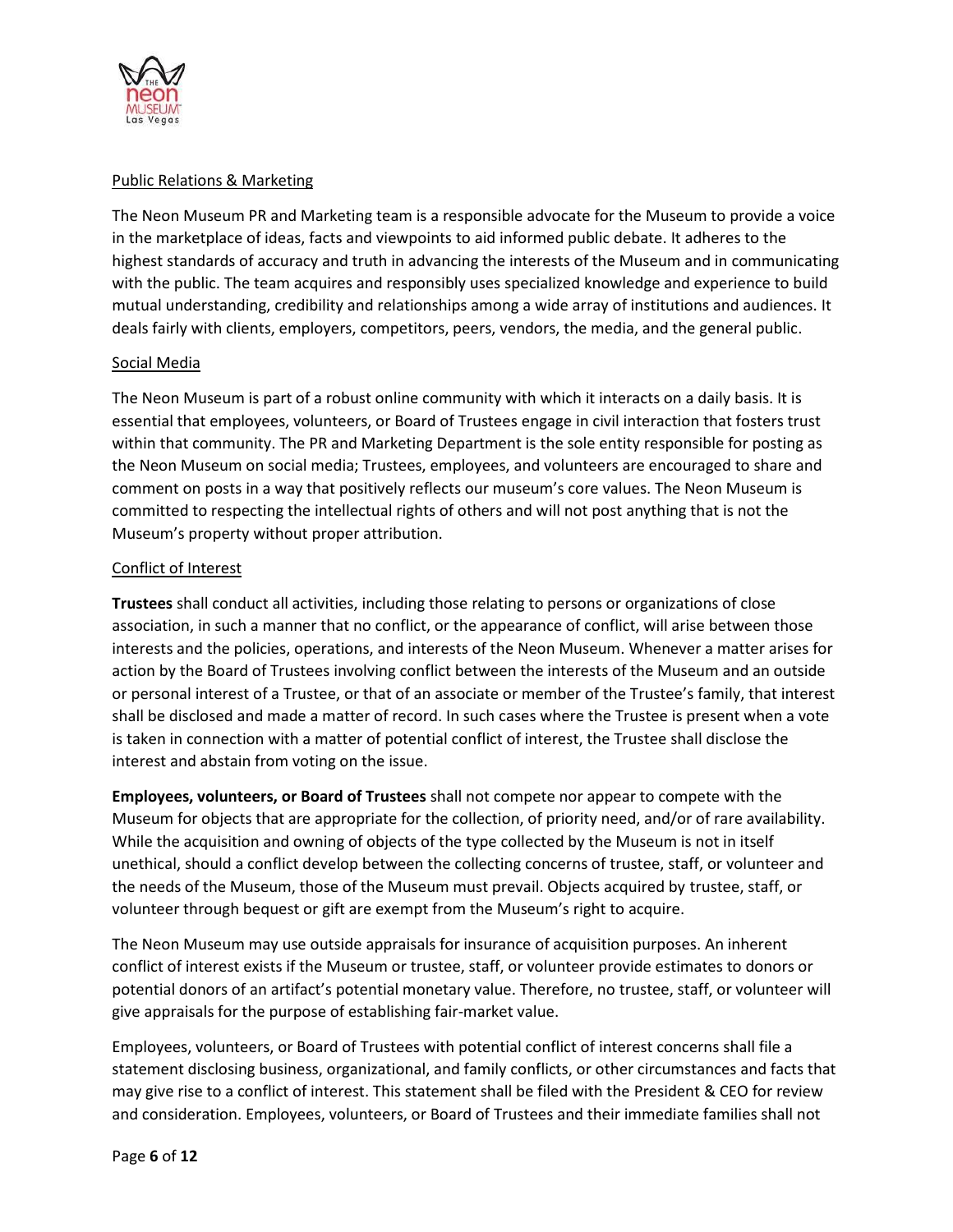

acquire any object deaccessioned from the Museum's permanent collection to ensure that no taint of self-interest or inside information clouds the deaccessioning process. Employees, volunteers, Board of Trustees, and their immediate family members shall not use collections, or other items owned by the Museum, for their own personal benefit.

Trustees will sign a conflict of interest agreement before joining the Board.

### <span id="page-7-0"></span>**Collections**

#### Scope of Collections Statement

The Neon Museum's primary emphasis for collecting shall be historically and artistically significant neon signs particularly from Southern Nevada and Las Vegas. The Museum regards neon signs as significant cultural artifacts and works of art, which reflect the unique cultural and economic development of Nevada in addition to the innovative, complex and aesthetic attributes of neon signs as an artistic medium. While the primary focus of the collection is the neon sign, the Museum recognizes that a comprehensive history of significant Southern Nevada signage may require the inclusion of signs that do not have neon or may be purely sculptural in nature. As such, a sign does not necessarily have to include neon nor does it need to be electric or electrified to be considered for inclusion. The Neon Museum recognizes that signs can and should be displayed out of doors, which is their natural artistic environment. Signs can and should receive treatments to maintain or improve their current condition. The Neon Museum accepts signs in all stages of working condition, and reserves the right to restore or conserve the signs to historically accurate conditions for educational purposes.

The Museum accepts items and artifacts that support signs in the collection as well as noteworthy signs in the community. These items might provide context for the sign or the time period, an example the sign's design as used for branding or other commercially related materials, historical documents or renderings including conceptual renderings, historical documentation of some kind whether written or pictorial, or any other objects deemed of merit in support of the mission. These objects may be kept as part of a collection to supplement the sign materials that are the primary focus.

The Neon Museum also collects fine art pieces relating to the collection, and well as an education collection for hands on activities and teaching. The fine art collection consists not only of art pieces that incorporate neon or lighting elements, but also consist of any fine art related the collection, in any medium.

A **Collections Management Policy** has been developed consistent with the best practices in the museum field. The policy covers collection approach, roles and responsibilities, acquiring, loaning, maintaining and deaccessioning items. All employees, volunteers, and Board of Trustees must follow the terms set forth in the policy in order to ensure the safety of the collection.

#### Acquisition

All potential sign acquisitions are reviewed by the Collections Manager and the Collection Committee made up of members of the Neon Museum Board of Trustees and key Neon Museum staff at the recommendation of the Collections Manager. The Collections Manager is responsible for accepting into the collection non-sign artifacts or objects in support of the collection or mission. Signs and artifacts are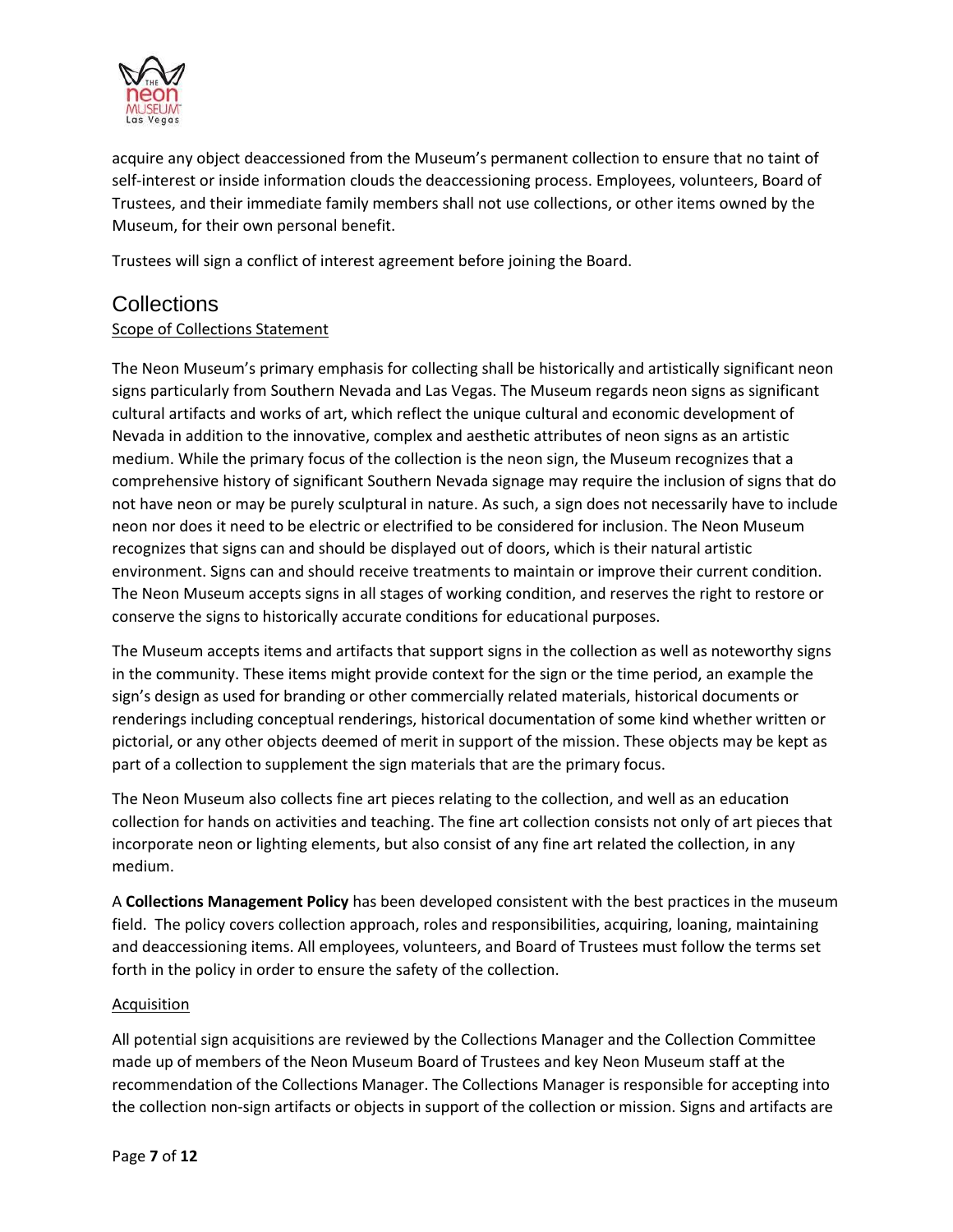

evaluated based on a variety of qualities including but not limited to significance of the site where the sign was located, sign designer, sign fabricator, date of fabrication, quality or uniqueness of design, place of sign within the history of sign design. By extension, these same qualities are considered when reviewing artifacts that relate to a sign in the collection, a significant Las Vegas sign or Las Vegas history are considered.

In most cases, all costs associated with the removal, transport and installation of any signs or objects approved for acquisition into the Neon Museum are covered by the donating entity. However, if the donor is not able to pay for transportation and the Collections Committee has deemed the sign significant and an appropriate addition to the collection, the Museum may provide funding for transportation. The Neon Museum is a 501(c)3 nonprofit entity, and as such the costs incurred by the donor, as well as the value of the object, are eligible for tax deduction to the extent allowed by law. The individual or entity donating a sign or other artifact or object must be in legal ownership of the object and have full permission to transfer ownership.

Due to the nature of the collection and cost associated with large commercial signage, the Neon Museum does not have an acquisition fund set aside for purchasing new collection pieces. All of the signs since the opening of the Neon Museum campus in 2012 have been donated. In the future, if our CFO deems it necessary to establish an acquisition fund, one will be established to allow the museum to purchase signs that cannot be obtained through donation.

#### Loans

Incoming loans are accepted for specified purposes only. The Neon Museum does not require a minimum loan period, and the loan period being determined on a case by case basis. After the initial loan period, the lender may request the object back. The lender must provide no less than 90 days written warning of object removal. Signing authority for all incoming loan agreements resides with the Collections Manager, acting on recommendation of the Collections Committee. The Museum maintains complete records of all loans and tracks loan activity. If the loan agreement reached contains terms that conflict with those laid out by this plan, or involves an exchange of money, the CFO and the Collections Committee must sign off on the terms.

Items on loan to the Neon Museum will be assigned a Loan ID and cataloged in a separate PastPerfect logbook. Items on loan are not considered a part of the permanent museum collection and will not be accessioned as such. Should loaned items ever be purchased or donated, the objects will be transferred as a new accession. The Museum will not perform or allow any repair, alterations, or conservation treatment on any loaned item without the lender's prior and specific written permission. The Neon Museum will strive to review long-term and permanent loans and convert them to gifts or purchases.

If a loaned item is left at the Museum for over ten years without contact from the lender, and after making due effort to get in touch with the lender or the heirs, the Museum will consider the item abandoned. Abandoned objects may be claimed and accessioned or disposed of at the discretion of the Board.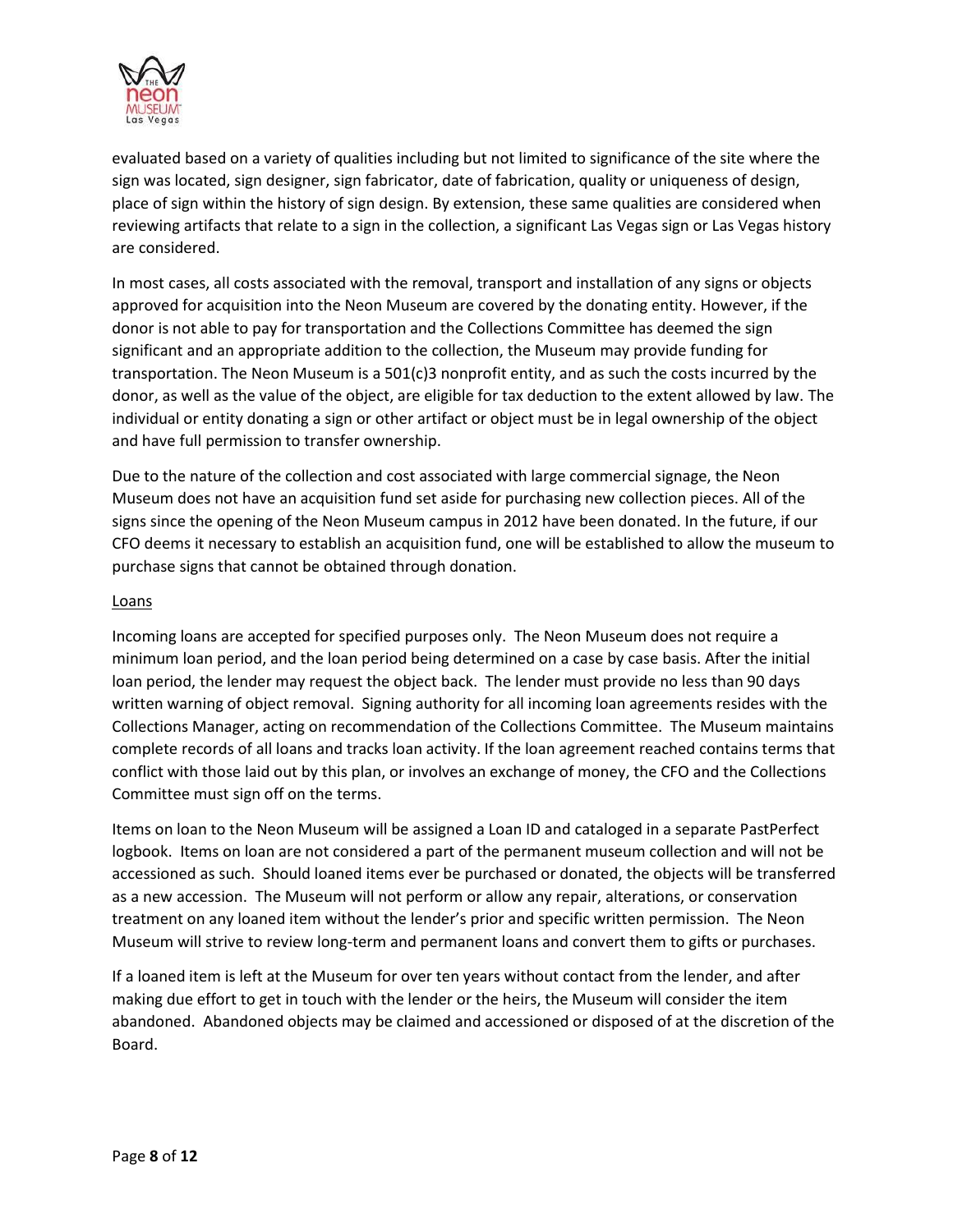

#### Deaccession and Disposal

An object in the permanent collection may be considered for deaccession if outside the Scope of Collection Statement, therefore making it irrelevant to the purposes of the Museum. Deaccession may also be considered for items that the Museum feels it is unable to preserve properly, is a duplicated item, or an item that has its authenticity proved fraudulent. The Collections Manager is responsible for nominating artifacts for deaccession and completing the appropriate associated paperwork.

Objects being considered for deaccession will be presented to the Board. A majority vote is needed and the signatures of the Board Chair, Committee Chair, CEO and Collections Manager are needed on all deaccession paperwork. All paperwork associated with the object will continue to be maintained in the accession records for reference.

Deaccessioned objects will be disposed of by one of the following, unless there are provisions for disposition specified in the deed of gift.

- 1. Items will be offered to other programs at The Neon Museum for use (i.e. an educational collection).
- 2. Items will be offered to other educational institutions, museums, and nonprofit organizations.
- 3. Items will be offered for sale with a reputable dealer. Proceeds will go to the direct care of the collection.
- 4. Items will undergo destruction and disposal.

The Museum does not sanction the sale or gift of deaccessioned items to employees, volunteers, or Board of Trustees, or to their families and representatives. Items in the permanent collection shall not be deaccessioned in order to provide financial support to other museum operations and facilities. Proceeds from deaccession activities must be used for the direct care of museum collection objects.

In the event that the Museum is unable to care for items in its collection, provide appropriate public access, or if the institution dissolves items will be offered to other educational intuitions, museums, and nonprofit organizations of similar mission.

#### Collections Care and Handling

#### Access

Staff access: All staff have access to artifacts that are displayed in the Neon Boneyard. The North Gallery, Boulevard (South) Gallery, and Ne10 Studio are accessible with supervisor approval.

Public access: The public will have access to the Neon Boneyard, the North Gallery, and Ne10 Studio only while accompanied by authorized staff. Members of the public must stay within viewing distance of the accompanying staff. Staff must take responsibility for advising the public of exhibit area rules and restrictions.

Only approved staff will have access to any storage areas. Any other visitors or staff must have the direct supervision of the Collections Manager while accessing these areas. Objects that have not been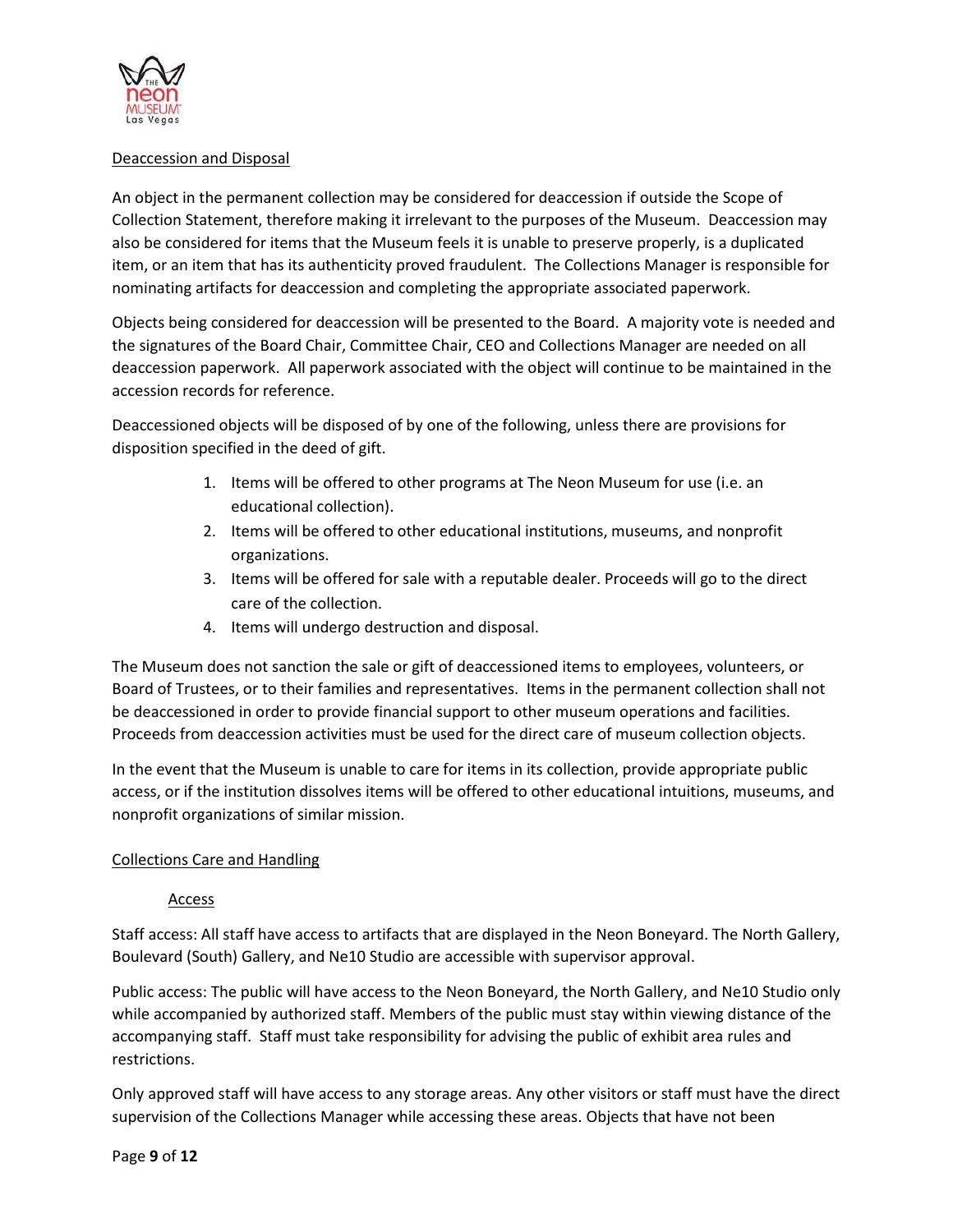

accessioned, such as items in temporary custody, may be stored in a designated storage space. If the room is opened for another person, s/he must be supervised by one of the approved staff at all times. Museum collection storage facilities are not public areas. For the preservation and security of the collections, access is extremely limited.

#### Handling Guidelines

Sign collections should be handled by trained professionals using protective work gloves. A qualified sign company or equivalent must be used in moving any sign that cannot be moved by an individual. Supplemental collection items should be treated with care and kept in protective polyethylene sleeves or handled with protective nitrile or cotton gloves as determined by the Collections Manager. Any moving or handling of signs or related artifacts should be recorded in the accession file.

#### Environmental Monitoring/Integrated Pest Management

Due to the nature of the outdoor environment of the Neon Museum's exhibited space, traditional industry standards for the museum environment will not be pursued. Temperature, light humidity, and dust abrasion may be mitigated when appropriate techniques arise but may not be controlled at the expense of the exhibit's integrity. Since the Museum cannot control the environmental factors of outdoor spaces, it will seek to monitor the effects of light, humidity, temperature and dust with conservation and restoration efforts.

Collection materials kept in storage however may be monitored and environmental controls will be set to the level appropriate for the stored materials.

Assigned staff should regularly monitor the exhibits and artifacts for insect, rodent, bird and other pest related damage. Should damage be found, items in question will undergo review for mitigation techniques. Any item that shows current damage should be checked on a monthly basis for continued damage.

Mitigation should be determined by the Collections Manager on a case by case basis as evidence of damage is found. The Neon Museum will take steps to eliminate pests without harming local wildlife.

#### Conservation and Restoration

The Collections Manager will investigate conservation and/or stabilization treatments of a broad variety based on material type and both museum and sign industry standards. Treatments are intended to prevent deterioration of signs, including but not limited to rust abatement, painting, bracing, etc. The Collections Manager will determine the scope of treatment, and the CEO, CFO, and the Collections Committee will approve the funding and prioritization of treatments, with funds drawn from the Collections budget. Conservation treatments will only be implemented by trained staff or professionals in the method being implemented. Conservation methods will only be used on items in the permanent collections. Loaned objects will only be considered for conservation with express written permission from the owner. Any interventions to the permanent collection must be fully documented.

In select cases, the Neon Museum will restore signs to reflect their original working and displayed conditions, with budgeted sign restoration funds, or grant funds if available. This will only be undertaken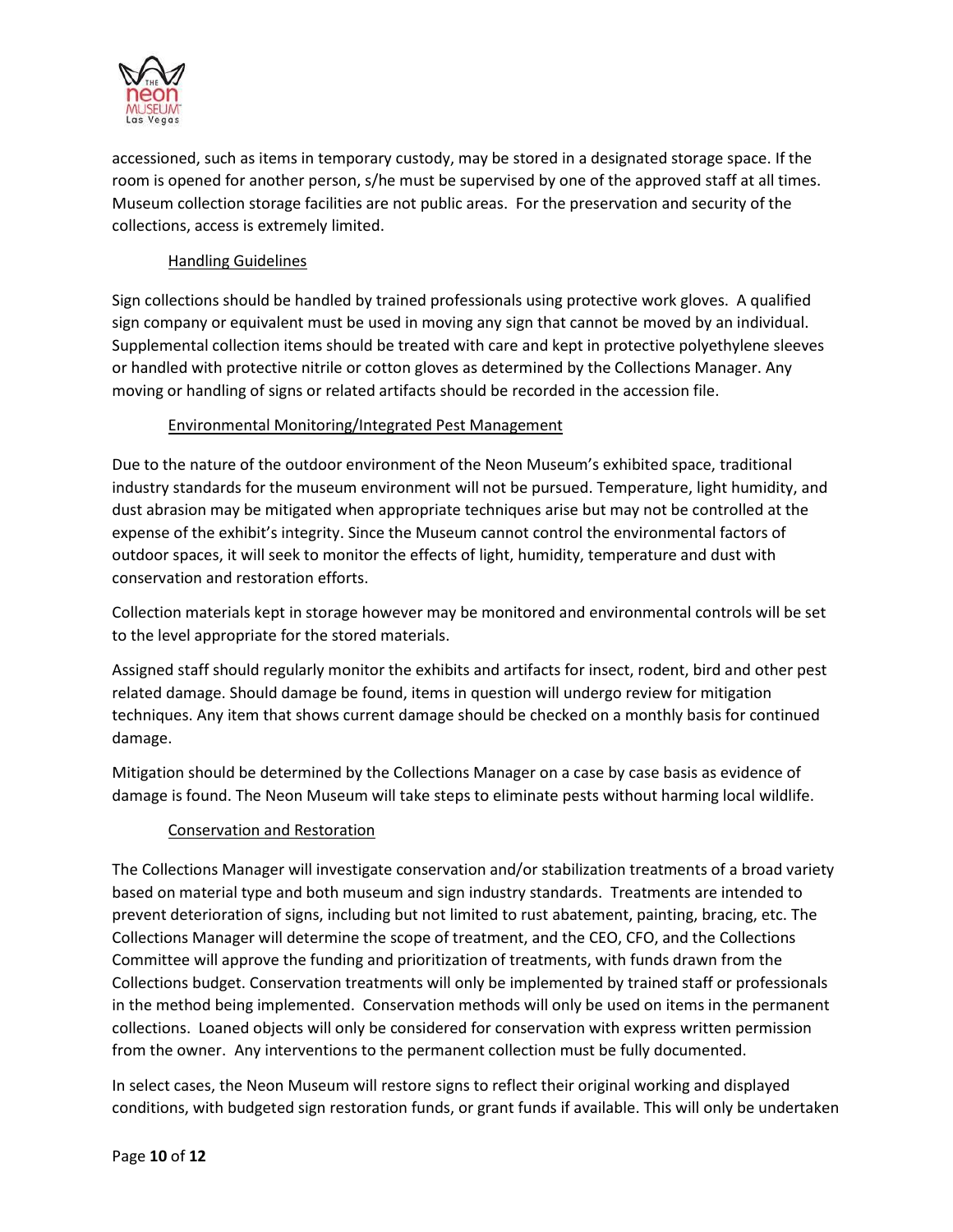

with signs within the permanently owned collections that have enough accurate information and evidence of original working conditions, paint colors and any other physical and mechanical components. All restoration plans and documentation must be detailed by the Collections Manager and submitted to the CEO and CFO for approval prior to work beginning. The CEO and CFO must also approve the final budget of the restoration.

For restoration of a sign by the Neon Museum directly, an estimate from a sign company with expertise and experience in sign restoration must be chosen and approved by the CEO and CFO.

Signs restored for the Las Vegas Boulevard/Scenic Byways sign restoration project are subject to City of Las Vegas construction bidding process and any parameters as outlined by grant monies used for restoration (i.e., limitations on use of Federal funds, etc.).

#### Exhibits, Events, and Educational Programming

To further its mission and better educate the public on the historical significance and appreciation of neon signs, the Museum frequently hosts educational programs and exhibitions in cooperation with community partners. Programs and events will be closely monitored to ensure that the integrity of the Museum, the signs, and mission of the Museum are not compromised.

Individuals and organizations that partner with the Neon Museum are held to high standards of integrity and adherence to the Museum's institutional code of ethics. The Museum retains control and assumes all responsibility for program content.

### <span id="page-11-0"></span>Implementation

It will be the obligation of the Neon Museum's staff and Board of Trustees to implement the guidelines set forth in the Code of Ethics. The principles outlined in this document address issues that pertain to the activities of employees, volunteers, or Board of Trustees. This document is a guide to ethical conduct to ensure the Neon Museum's accountability to the public. This document will be periodically edited and updated, if necessary, by Museum staff with approval of the Board of Trustees.

All employees, volunteers, or Board of Trustees will be required to read and sign this document affirming that they agree to abide by the guidelines set forth within.

#### Sources

<span id="page-11-1"></span>*Code of Ethics and Guide for Professional Practices*, Roswell Museum and Art Center, 2007 *Institutional Code of Ethics*, The Mob Museum, 2014